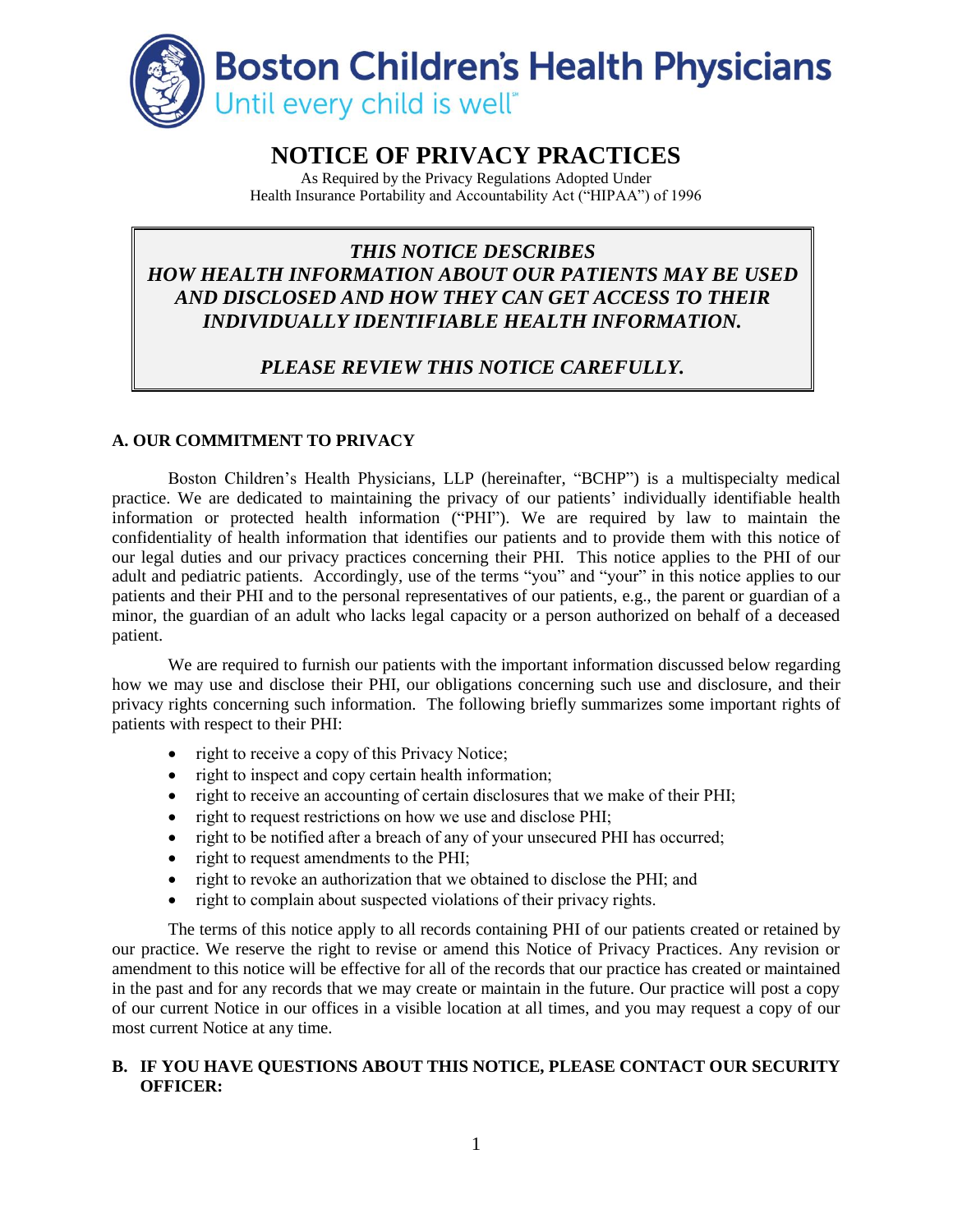Security Officer Boston Children's Health Physicians, LLP 40 Sunshine Cottage Road Skyline Drive Valhalla, NY 10595

Telephone # 914-922-2271

#### **C. TREATMENT, PAYMENT AND HEALTH CARE OPERATIONS**

**1. Treatment**. Our practice may use the PHI of our patients to treat them. For example, we may disclose your PHI (or your child's PHI) as follows:

- To order laboratory tests (such as blood or urine tests), which we may use the results to help us reach a diagnosis.
- To write a prescription, or we might disclose your PHI to a pharmacy when we order a prescription for you.
- To treat or to assist others in the treatment of our patients.
- To inform you of potential treatment options or alternatives or programs.
- To others who you have given authorization to bring your child to the office and/or to consent to their treatment. For example, if you ask a relative or babysitter to bring your child to our office for treatment of a cold, the relative or babysitter may have access to the child's medical information.
- To other health care providers for purposes related to their treatment of our patients.

**2. Payment**. Our practice may use and disclose your PHI in order to bill and collect payment for the services and items that we provide to our patients. For example, we may disclose your PHI as follows:

- To contact your health insurer to certify that you are eligible for benefits (and for what range of benefits), and we may provide your insurer with details regarding your treatment to determine if the insurer will cover or pay for the treatment.
- To obtain payment from other third parties that may be responsible for such costs.
- To bill you directly for services and items.
- To other health care providers and entities to assist in their billing and collection efforts.

**3. Health Care Operations**. Our practice may use and disclose our patients' PHI to operate our business. As examples, include, but are not limited to, the following:

- To evaluate the quality of and to improve our care or to conduct cost-management and business planning activities for our practice.
- To a social worker as a part of case management.
- To contact you and remind you of appointments.
- To inform you of health-related benefits or services that may be of interest to you.
- To engage in teaching and learning activities with medical and other health profession students and trainees (e.g., for medical students, residents, nurses, technicians and others).

#### **D. USE AND DISCLOSURE OF PHI IN CERTAIN SPECIAL CIRCUMSTANCES**

The following categories describe unique scenarios in which we may use or disclose individually identifiable health information: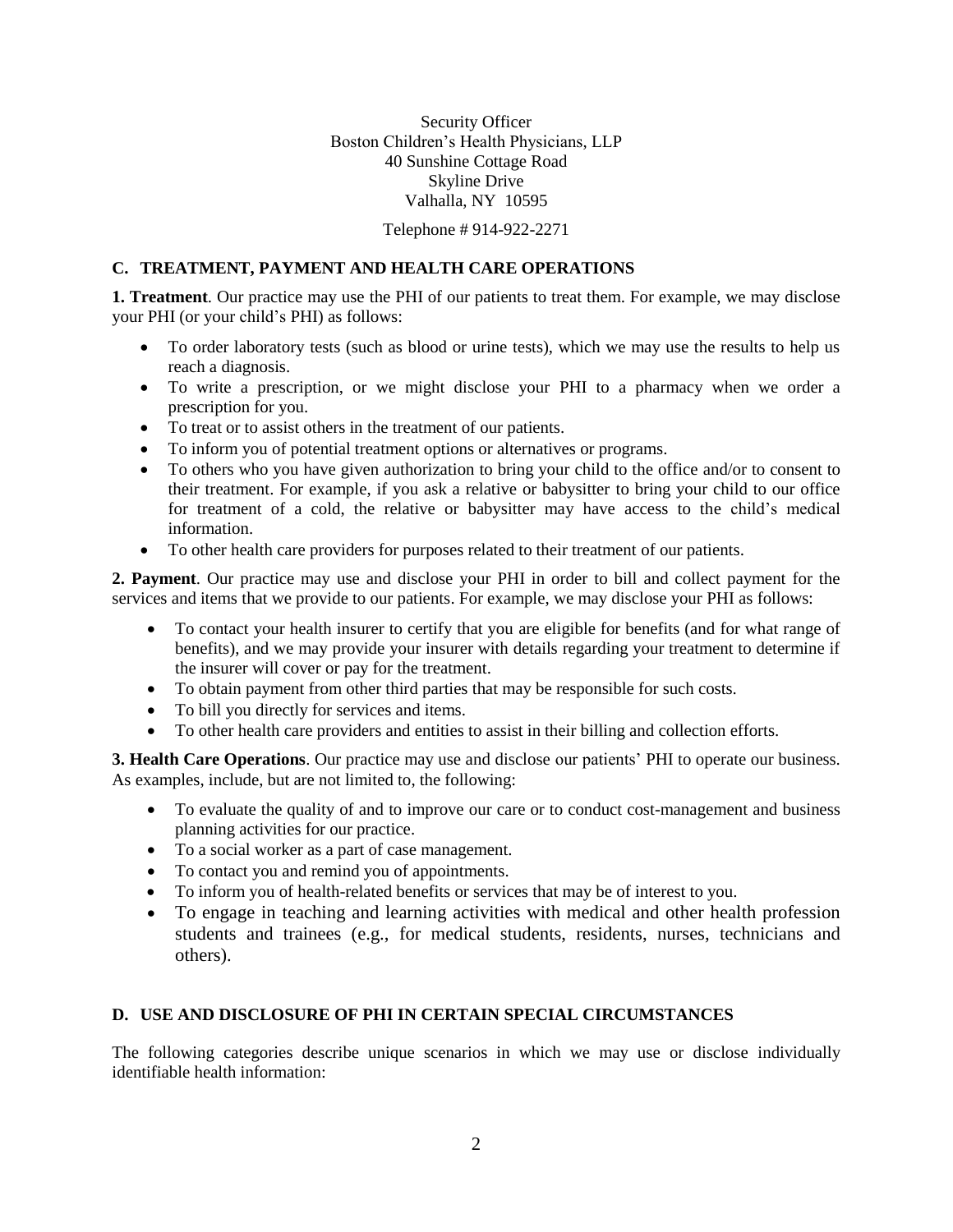**1. Public Health Risks**. Our practice may disclose PHI to public health authorities or others that are authorized by law to collect information for the following purposes:

- To maintain vital records, such as births and deaths.
- Reporting child abuse or neglect.
- To prevent or control disease, injury or disability.
- To report potential exposure to a communicable disease.
- To report a potential risk for spreading or contracting a disease or condition.
- To report reactions to drugs or problems with products or devices.
- To report to your employer for certain work-related illness or injuries.

**2. Health Oversight Activities.** Our practice may disclose PHI to a health oversight agency for activities authorized by law. Oversight activities can include, for example, investigations, inspections, audits, surveys, licensure and disciplinary actions; civil, administrative, and criminal procedures or actions; or other activities necessary for the government to monitor government programs, compliance with civil rights laws and the health care system in general.

**3. Lawsuits and Similar Proceedings.** Our practice may use and disclose PHI in response to a court or administrative order if you are involved in a lawsuit or similar proceeding. We also may disclose your PHI in response to a discovery request, subpoena, or other lawful process by another party involved in the dispute where we receive satisfactory assurance that you have been notified of the request and have been given time to object and other appropriate precautions have been taken.

**4. Law Enforcement.** We may release PHI if asked to do so by a law enforcement official:

- Regarding a crime victim in certain situations even if we are unable to obtain the person's agreement.
- Concerning a death we believe has resulted from criminal conduct.
- Regarding criminal conduct at our offices.
- In response to a warrant, summons, court order, subpoena or similar legal process.
- To identify/locate a suspect, material witness, fugitive or missing person.

**5. Victims of Abuse, Neglect or Domestic Violence**. We may disclose personal health information about a child whom we reasonably believe to be a victim of abuse, neglect, exploitation or domestic violence to a government authority, including a social service or protective service agency authorized by law to receive reports of child abuse, neglect, exploitation or domestic violence. Any such disclosures will be made in accordance with applicable law.

**6. Deceased Patients.** Our practice may release PHI to a medical examiner or coroner to identify a deceased individual or to identify the cause of death. If necessary, we also may release information in order for funeral directors to perform their jobs.

**7. Research.** Our practice may use and disclose PHI for research purposes in certain limited circumstances. We will obtain your written authorization to use your PHI for research purposes except when an Internal Review Board or Privacy Board has determined that the waiver of your authorization satisfies the following: (i) the use or disclosure involves no more than a minimal risk to your privacy based on the following: (A) an adequate plan to protect the identifiers from improper use and disclosure; (B) an adequate plan to destroy the identifiers at the earliest opportunity consistent with the research (unless there is a health or research justification for retaining the identifiers or such retention is otherwise required by law); and (C) adequate written assurances that the PHI will not be re-used or disclosed to any other person or entity (except as required by law) for authorized oversight of the research study or for other research for which the use or disclosure would otherwise be permitted; (ii) the research could not practicably be conducted without the waiver; and (iii) the research could not practicably be conducted without access to and use of the PHI.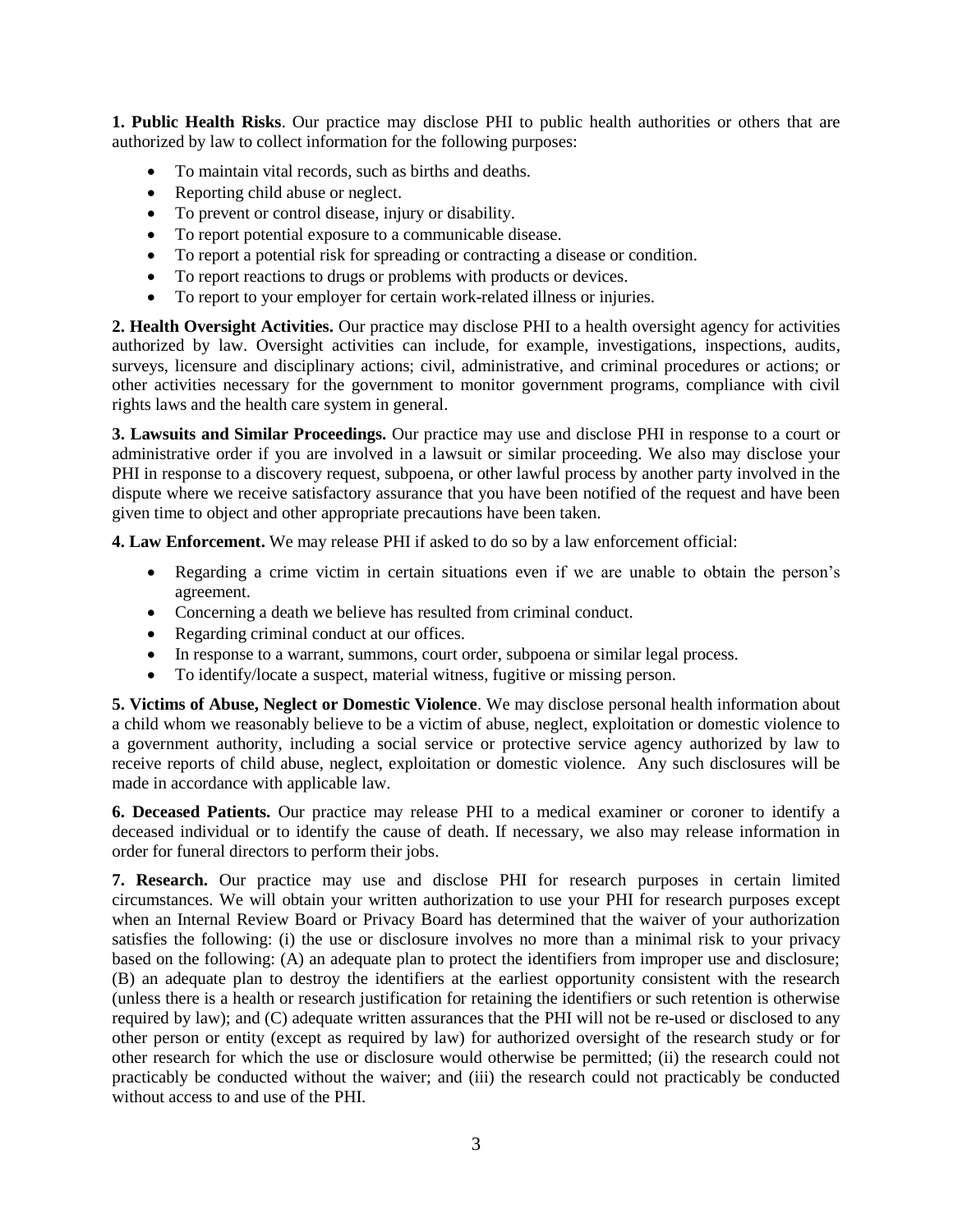**8. Serious Threats to Health or Safety.** Our practice may use and disclose PHI when necessary to reduce or prevent a serious threat to a patient's health and safety or the health and safety of another individual or the public. Under these circumstances, we will only make disclosures to a person or organization able to help prevent the threat.

**9. Workers' Compensation**. Our practice may release your PHI for workers' compensation and similar programs.

**10. Organ Donation.** As allowed by law, we may disclose PHI to organ procurement organizations for organ, eye or tissue donation purposes.

**11. Business Associates.** There are some services that we provide through contracts with our business associates who work on our behalf. In such situations, we may disclose PHI to our business associates so that they can perform the jobs we asked them to do. We require all business associates to execute an agreement that requires them to comply with the HIPAA privacy requirements to safeguard your PHI.

**12. Compliance.** We are required to disclose PHI to the Secretary of the Department of Health and Human Services or his/her designee upon request to investigate our compliance with HIPAA or to you upon request pursuant to Section E.3 below.

**13. Appointment Reminders**. We may use or disclose your PHI to contact you to provide appointment reminders or information about treatment alternatives or other health-related benefits and services that we believe may be of interest to you. We may remind you of appointments by mailing a postcard to you at the address provided by you or by telephoning your home and leaving a message on your answering machine or with the individual answering the phone. These appointment reminders will disclose the patient's name, address and the time, date and location of the appointment.

**14. Required by Law**. In addition to those uses and disclosures listed above, we may use and disclose PHI if and to the extent we are otherwise required by law.

#### **E. RIGHTS REGARDING YOUR PHI**

You have the following rights regarding your PHI that we maintain:

**1. Confidential Communications.** You have the right to request that our practice communicate with you about your health and related issues in a particular manner or at a certain location using alternative mailing addresses or telephone numbers. For instance, you may ask us not to contact you at work. In order to request a type of confidential communication, you must make a written request to the Privacy Officer, specifying the requested method of contact, or the location where you wish to be contacted. Our practice will accommodate reasonable requests. You do not need to give a reason for your request.

**2. Requesting Restrictions.** You have the right to request a restriction in our use or disclosure of your PHI for treatment, payment or health care operations. Additionally, you have the right to request that we restrict our disclosure of your PHI to only certain individuals involved in your care or the payment for care, such as family members and friends. **Generally, we are not required to agree to your request, but, if we do agree, we are bound by our agreement, except when otherwise required by law, in emergencies, or when the information is necessary for treatment.** We must honor your request to restrict disclosure to a health plan if you pay your bill without use of insurance. If your bill is paid in full directly by you or another on your behalf on an "out-of-pocket" basis without submission of a claim to an insurer, you may request that BCHP restrict the disclosure of your PHI to your health plan and BCHP will honor your request. In order to request a restriction in our use or disclosure of your PHI, you must make your request in writing to the Privacy Officer. Your request must describe in a clear and concise fashion:

- the information that you wish to be restricted;
- whether you are requesting to limit our practice's use, disclosure or both; and
- to whom you want the limits to apply.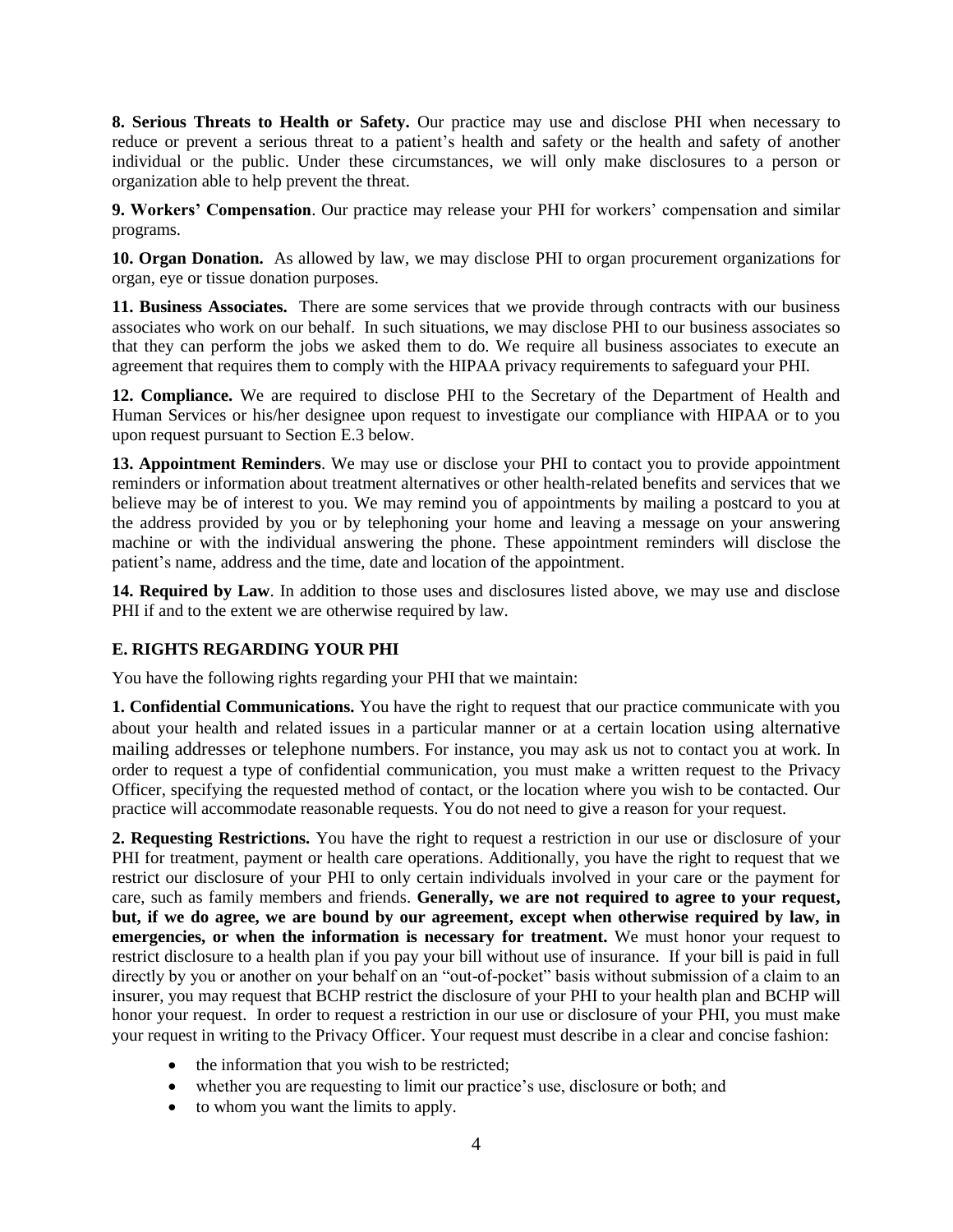**3. Inspection and Copies.** You have the right to inspect and obtain a copy of the PHI that may be used to make decisions about you, including patient medical records and billing records, but not including psychotherapy notes. Upon request, we will provide access to your records that are maintained in electronic form if they are readily available in that format. You must submit your request in writing to the Privacy Officer in order to inspect and/or obtain a copy of your PHI. Our practice may charge a fee for the costs of copying, mailing, labor and supplies associated with your request. Our practice may deny your request to inspect and/or copy in certain limited circumstances; however, you may request a review of our denial. In that case, another health care provider chosen by us who was not involved in denying your original request will review your request and the denial.

**4. Amendment.** You may ask us to amend your PHI if you believe it is incorrect or incomplete, and you may request an amendment for as long as the information is kept by or for our practice. To request an amendment, your request must be made in writing and submitted to the Privacy Officer. You must provide us with a reason that supports your request for amendment. Our practice will deny your request if you fail to submit your request and the supporting reasons in writing. Also, we may deny your request if you ask us to amend information that is in our opinion: (a) accurate and complete; (b) not part of the PHI kept by or for the practice; (c) not part of the PHI which you would be permitted to inspect and copy; or (d) not created by our practice, unless the individual or entity that created the information is not available to amend the information.

**5. Accounting of Disclosures.** All of our patients have the right to request an "accounting of disclosures." An "accounting of disclosures" is a list of certain non-routine disclosures our practice has made of our patients' PHI for non-treatment, non-payment or non-operations purposes. Use of your PHI as part of the routine patient care in our practice is not required to be documented. Examples include the doctor sharing information with the nurse or the billing department using your information to file your insurance claim. We also will not provide an accounting of disclosures made to you, or incident to a use or disclosure we are permitted to make as described above, or pursuant to an authorization. In order to obtain an accounting of disclosures, you must submit your request in writing to the Privacy Officer. All requests for an "accounting of disclosures" must state a time period, which may not be longer than six (6) years from the date of disclosure and may not include dates before April 14, 2003. The first list you request within a 12-month period is free of charge, but our practice may charge you for additional lists within the same 12 month period. Our practice will notify you of the costs involved with additional requests, and you may withdraw your request in writing before you incur any costs.

**6. Right to a Paper Copy of This Notice**. You are entitled to receive a paper copy of our Notice of Privacy Practices. You may ask us to give you a copy of this notice at any time. To obtain a paper copy of this notice, contact the Privacy Officer.

**7. Right to File a Complaint.** If you believe your privacy rights have been violated, you may file a complaint with our practice or with the Secretary of the Department of Health and Human Services. To file a complaint with our practice, contact our Privacy Officer. All complaints must be submitted in writing. You will not be penalized for filing a complaint.

**8. Breach Notification.** You have the right to be notified after a breach of your unsecured PHI has occurred.

**9. Right to Provide an Authorization for Other Uses and Disclosures**. Our practice will obtain your written authorization for uses and disclosures that are not identified by this notice or permitted by applicable law. Without limiting the foregoing, BCHP will not use or disclose your PHI without your written authorization for marketing or to sell your PHI. Our practice also will not use or disclose psychotherapy notes other than as explained in section F.2. below. Any authorization you provide to us regarding the use and disclosure of your PHI may be revoked at any time in writing but will not apply to uses or disclosures made prior to our receipt of such revocation. The revocation is not effective with respect to actions we took in reliance on your authorization, or where the authorization was obtained as a